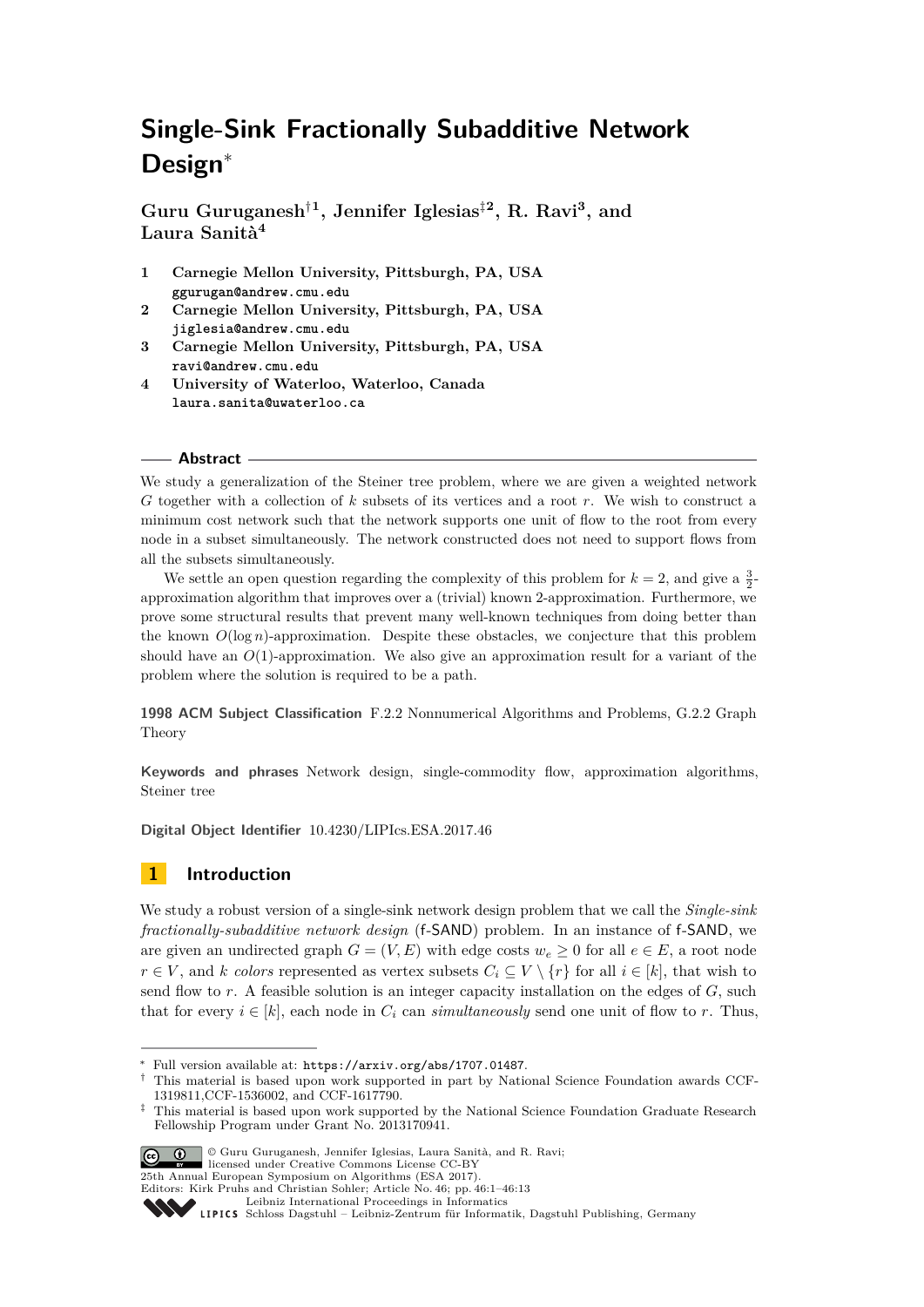#### **46:2 Single-Sink Fractionally Subadditive Network Design**

the total flow sent by color *i* nodes is is  $|C_i|$  while the flows sent from nodes of different colors are instead *non-simultaneous* and can share capacity. An optimal solution is a feasible one that minimizes the total cost of the installation.

<span id="page-1-0"></span>The single-sink nature of the problem suggests a natural *cut*-covering formulation, namely:

$$
\min \sum_{e \in E} w_e x_e \quad \text{s.t.}
$$
\n
$$
\sum_{e \in \delta(S)} x_e \ge f(S) \qquad \forall S \subset V \setminus \{r\}
$$
\n
$$
x \ge 0, \quad x \in \mathbb{Z}, \tag{IP}
$$

where  $\delta(S)$  denotes the set of edges with exactly one endpoint in *S*, and

$$
f(S) := \max_{i \in [k]} \{|C_i \cap S|\} \tag{1}
$$

for all  $S \subseteq V \setminus \{r\}$ . Despite having exponentially many constraints, the LP-relaxation of (IP) can be solved in polynomial-time because the separation problem reduces to performing *k* max-flow computations. The main challenge is to round the resulting solution into an integer solution.

Rounding algorithms for the LP relaxation of (IP) have been investigated by many authors, under certain assumptions of the function  $f(S)$ . Prominent examples are some classes of 0/1-functions (such as *uncrossable* functions), or integer-valued functions such as *proper* functions, or *weakly supermodular* functions [\[12,](#page-12-1) [19\]](#page-12-2); however, these papers consider arbitrary cut requirements rather than the single-sink connectivity requirements we study.

Our single-sink problem is a special case of a broader class of subadditive network design problems where the function *f* is allowed to be a general subadditive function. Despite their generality, the single-sink network design problem for general subadditive functions can be approximated within an  $O(\log |V|)$  factor by using a tree drawn from the probabilistic tree decomposition of the metric induced by *G* using the results of Fakcharoenphol, Rao, and Talwar [\[8\]](#page-12-3), and installing the required capacity on the tree edges. Hence, a natural direction is to consider special cases of such subadditive cut requirement functions.

Our function  $f(S)$  defined in [\(1\)](#page-1-0) is an interesting and important special case of subadditive functions. It was introduced as XOS-functions (max-of-sum functions) in the context of combinatorial auctions by Lehman et al. [\[20\]](#page-12-4). Feige [\[9\]](#page-12-5) proved that this function is equivalent to fractionally-subadditive functions which are a strict generalization of submodular functions (hence the title). These functions have been extensively studied in the context of learning theory and algorithmic game theory [\[1,](#page-12-6) [3,](#page-12-7) [20\]](#page-12-4). Our work is an attempt to understand their behavior as single-sink network design requirement functions.

f-SAND was first studied by Oriolo et al. [\[21\]](#page-12-8) in the context of *robust* network design, where the goal is to install minimum cost capacity on a network in order to satisfy a given set of (non-simultaneous) traffic demands among terminal nodes. Each subset  $C_i$  can in fact be seen as a way to specify a distinct traffic demand that the network would like to support. They observed that f-SAND generalizes the Steiner tree problem: an instance of the Steiner tree problem with  $k+1$  terminals  $t_1, \ldots, t_{k+1}$  is equivalent to the f-SAND instance with  $r := t_{k+1}$  and  $C_i := \{t_i\}$  for all  $i \in [k]$ . This immediately shows that f-SAND is NP-hard (in fact,  $APX$ -hard [\[6\]](#page-12-9)) when k is part of the input. The authors in [\[21\]](#page-12-8) strengthened the hardness result by proving that f-SAND is NP-hard even if *k* is not part of the input, and in particular for  $k = 3$  (if  $k = 1$  the problem is trivially solvable in polynomial-time by computing a shortest path tree rooted at  $r$ ). From the positive side, they observed that there is a trivial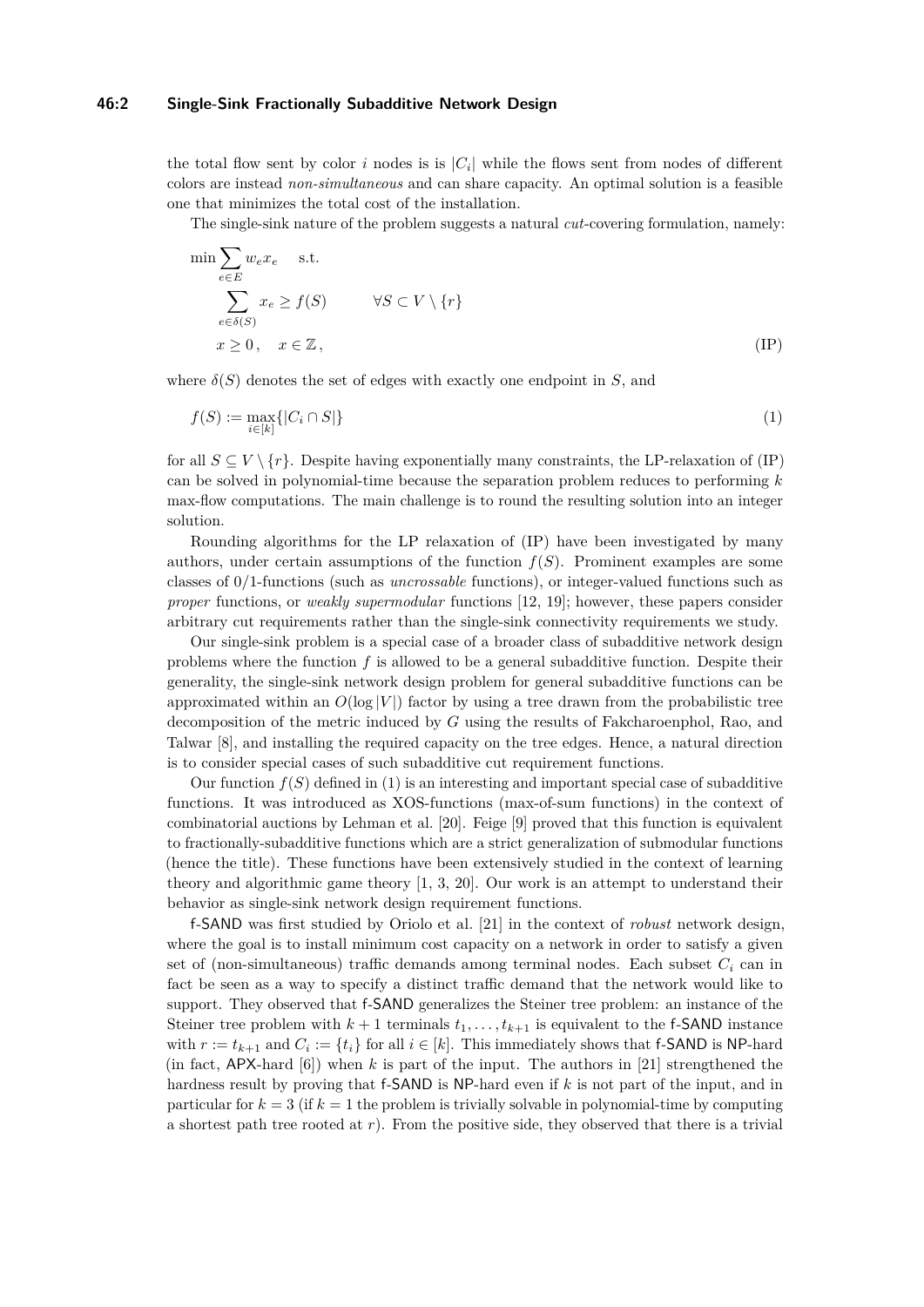### **G. Guruganesh, J. Iglesias, L. Sanità, and R. Ravi 46:3**

*k*-approximation algorithm, that relies on routing via shortest paths, and an  $O(\log |\cup_i C_i|)$ approximation algorithm using metric embeddings [\[8,](#page-12-3) [17\]](#page-12-10). The authors conclude their paper mentioning two open questions, namely whether the problem is polynomial-time solvable for  $k = 2$ , and whether there exists an  $O(1)$ -approximation algorithm.

## **1.1 Our results**

- **1.** In this paper, we answer the first open question in [\[21\]](#page-12-8) by showing that f-SAND is NP-hard for  $k = 2$  via a reduction from **SAT**.
- **2.** We give a  $\frac{3}{2}$ -approximation algorithm for this case  $(k = 2)$ . This is the first improvement over the (trivial) *k*-approximation obtained using shortest paths for any *k*. Our approximation algorithm is based on pairing terminals of different groups together, and therefore reducing to a suitable minimum cost matching problem. While the idea behind the algorithm is natural, its analysis requires a deeper understanding of the structure of the optimal solution.
- **3.** We also introduce an interesting variant of f-SAND, which we call the Latency-f-SAND problem, where the network built is restricted to being a *path* with the root *r* being one of the endpoints (f-SAND-path). We show a  $O(\log^2 k \log n)$ -approximation using a new reformulation of the problem that allows us to exploit techniques recently developed for *latency* problems [\[4\]](#page-12-11).
- **4.** While being a generalization of well-studied problems, f-SAND does not seem to admit an easy *O*(1)-approximation via standard LP-rounding techniques for arbitrary values of *k*. We prove some structural results that highlight the difficulty of the general problem (see full version [\[18\]](#page-12-12)). In particular, we show a family of a instances providing a super-constant gap between an optimal f-SAND solution and an optimal *tree*-solution, i.e., a solution whose support is a tree – this rules out many methods that output a solution with a tree structure. The bulk of the construction was shown in [\[13\]](#page-12-13) and we amend it to our problem using a simple observation. Furthermore, we give some evidence that an iterative rounding approach (as in Jain's fundamental work [\[19\]](#page-12-2)) is unlikely to work. This follows by considering a special class of Kneser Graphs, where the LP seems to put low fractional weight on each edge in an extreme point.
- **5. Open Questions.** We offer the following conjecture as our main open question.<sup>[1](#page-2-0)</sup> ▶ **Conjecture 1.** *There exists an O*(1)*-approximation algorithm for the* f-SAND *problem.* Although standard LP-based approaches seem to fail in providing a constant factor approximation, the worst known integrality gap example we are aware of yields a (trivial) lower bound of 2 on the integrality gap of (IP) for f-SAND. A related open question is if there is an instance of f-SAND for which the integrality gap of (IP) is greater than 2.

# **1.2 Related work**

Network design problems where the goal is to build a minimum cost network in order to support a given set of flow demands, have been extensively studied in the literature (we refer to the survey [\[5\]](#page-12-14)). There has been a huge amount of research focusing on the case the set of demands is described via a polyhedron (see e.g. [\[2\]](#page-12-15)). In this context a very popular model is the *Virtual private network* [\[7,](#page-12-16) [11\]](#page-12-17), for which many approximation results have been developed (see e.g. [\[14,](#page-12-18) [15,](#page-12-19) [16\]](#page-12-20) and the references therein). For the case where the set of

<span id="page-2-0"></span><sup>1</sup> Although the problem is known in some circles, it has not been explicitly stated as a conjecture. We do so here, in the hopes that it will encourage others to work on this problem.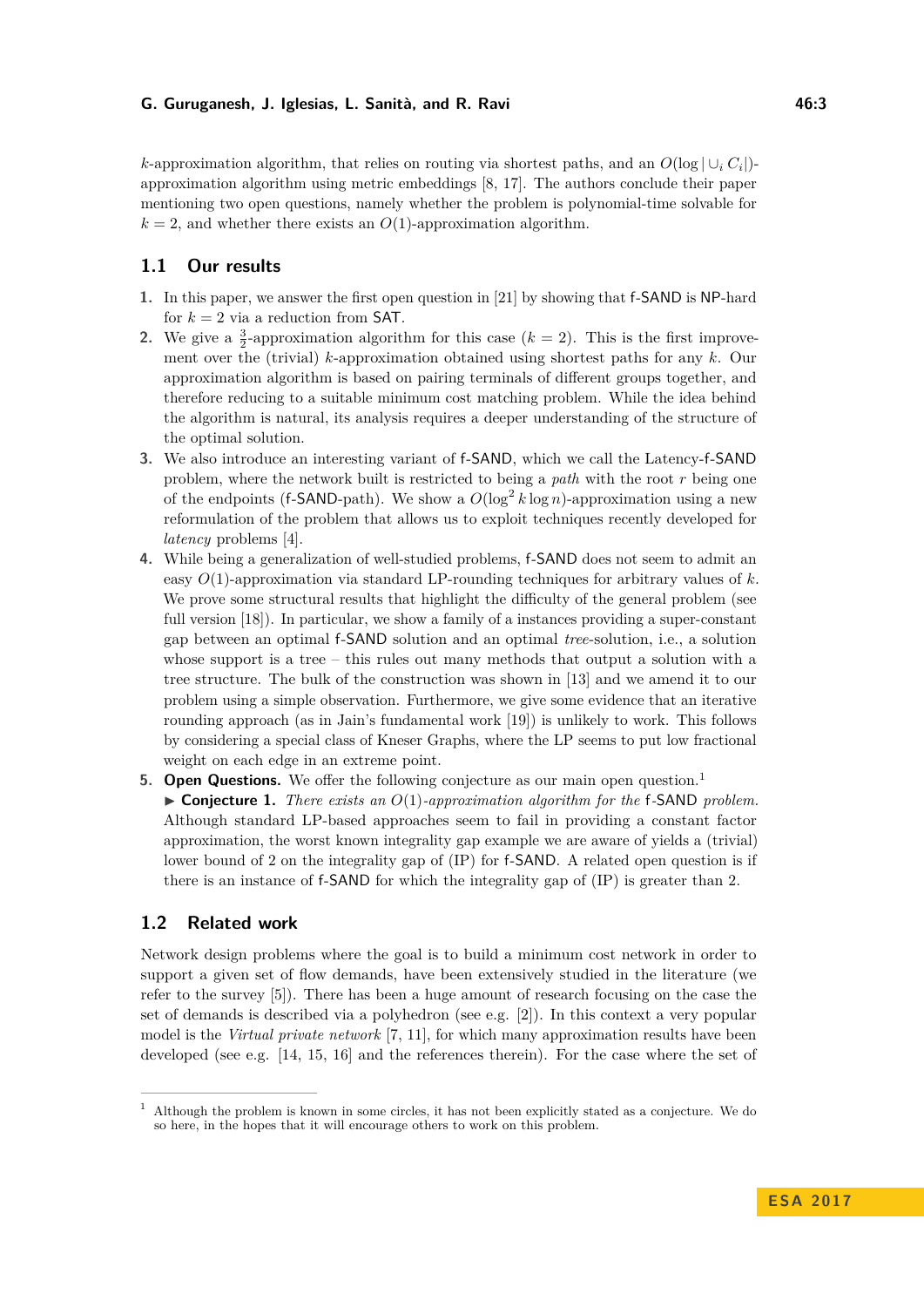#### **46:4 Single-Sink Fractionally Subadditive Network Design**

demands is instead given as a (finite) discrete list, the authors in [\[21\]](#page-12-8) developed a constant factor approximation algorithm on ring networks, and proved that f-SAND is polynomial-time solvable on ring networks.

Regarding the formulation (IP), Goemans and Williamson [\[12\]](#page-12-1) gave a  $O(\log(f_{max}))$ -approximation algorithm for solving  $(\text{IP})$  whenever  $f(S)$  is an integer-valued proper function that can take values up to  $f_{max}$ , based on a primal-dual approach. Subsequently, Jain [\[19\]](#page-12-2) improved this result by giving a 2-approximation algorithm using iterative rounding of the LP-relaxation. Recently, a strongly-polynomial time FPTAS to solve the LP-relaxation of (IP) with proper functions has been given in [\[10\]](#page-12-21).

# **2 3/2-approximation for the two color case**

The goal of this section is to give a  $\frac{3}{2}$ -approximation algorithm for SAND with two colors. We remark that our algorithm bypasses the difficulties mentioned in the previous section. In particular, the final output is not a tree.

## **2.1 Simplifying Assumptions**

We will refer to the two colors as *green* and *blue*, and let  $C_G \subset V$  denote the set of green terminals, and  $C_B \subset V$  denote the set of blue terminals. Without loss of generality, we will assume that  $|C_G| = |C_B|$ , i.e., the cardinality of green terminals is equal to the cardinality of blue terminals (if not, we could easily add dummy nodes at distance 0 from the root). Furthermore, by replacing each edge in the original graph with  $|C_G|$  parallel edges of the same cost, we can assume that in a feasible solution the capacity installed on each edge must be either 0 or 1. This means that each edge is used by *at most* one terminal of  $C_G$  (resp.  $C_B$ ) to carry flow to the root. Lastly, we assume that every terminal in  $C_G$  shares at least one edge with some terminal in  $C_B$  in the optimal solution.<sup>[2](#page-3-0)</sup>

Let OPT denote an optimal solution to a given instance of SAND with two colors. We start by developing some results on the structure of OPT, that will be crucial to analyze our approximation algorithm later.

## **2.2 Understanding the structure of OPT**

A feasible solution of a SAND instance consists of a (integer valued) capacity installation on the edges that allows for a flow from the terminals to the root. Given a feasible solution, each terminal will send its unit of flow to *t* on a single path. Let us call the collection of such paths a *routing* associated with the feasible solution. The first important concept we need is the concept of splits.

## **2.2.1 Shared Edges and Splits**

Given a routing, for each terminal  $g \in C_G$  (and  $b \in C_B$  respectively) let  $P_g$  ( $P_b$ ) denote the path along which *g* (*b*) sends flow to the root; i.e.  $P_g := \{g = x_0, x_1, \ldots, x_{|P_g|} = r\}$ . We say that an edge *e* is **shared** if the paths of two terminals of different color contain the edge. We say that  $g \in C_G$  and  $b \in C_B$  are **partners** with respect to a shared edge  $e = uv$ , if their respective paths use the edge *e*; i.e.  $e \in P_q \cap P_b$ .

<span id="page-3-0"></span><sup>&</sup>lt;sup>2</sup> We can easily ensure this e.g. by modifying our instance as follows: we add a dummy node r' which is only connected to r with  $|C_G|$  parallel edges of 0 cost, and we make r' be the new root. In this way, all terminals will use one copy of the edge  $(r, r')$ .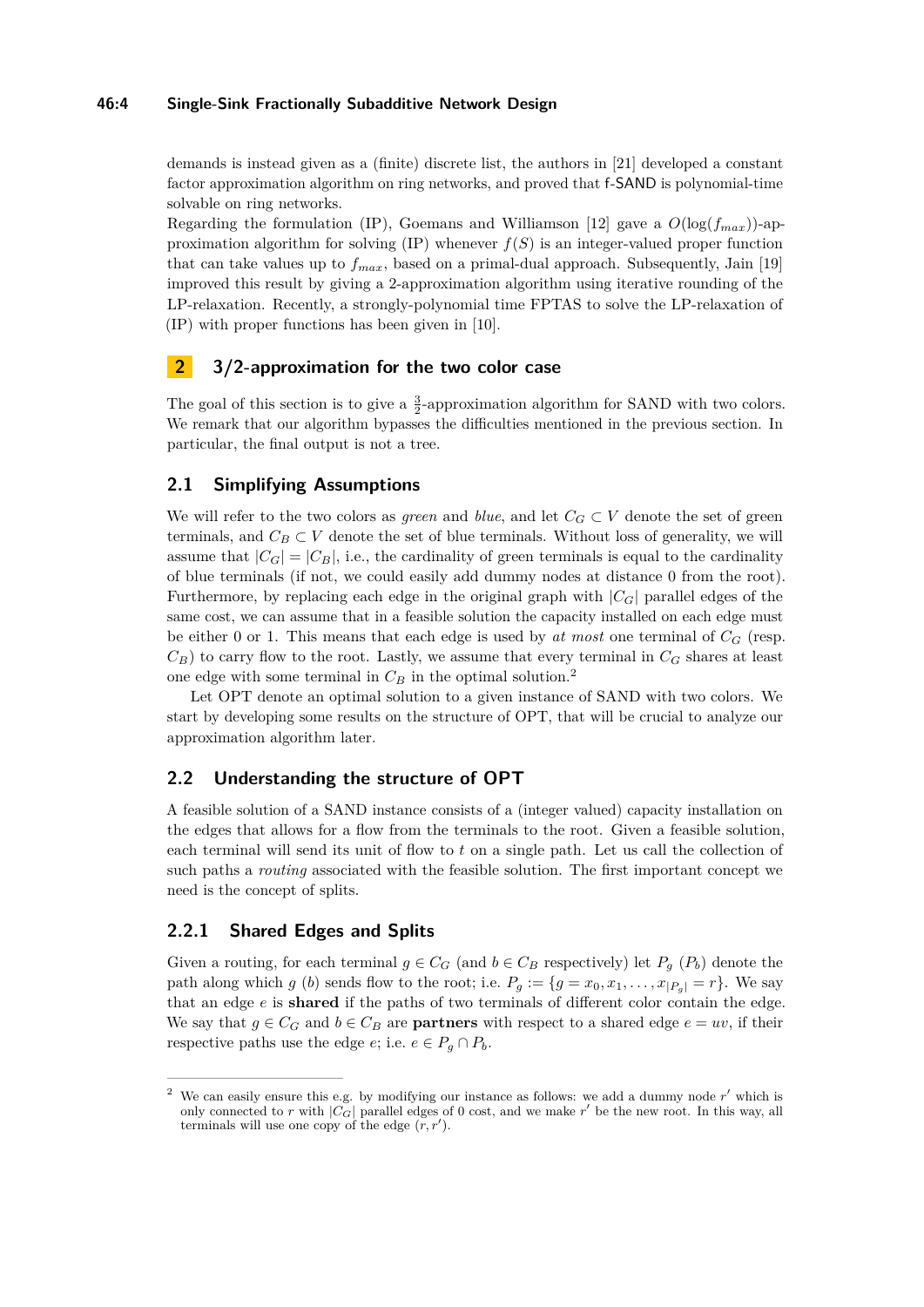#### **G. Guruganesh, J. Iglesias, L. Sanità, and R. Ravi 46:5**

 $\triangleright$  **Definition 2.** A split in the path  $P_q$  is a maximal set of consecutive edges of the path such that *g* is partnered with some *b* on all the edges of this set.

If  $\{(x_i, x_{i+1}), (x_{i+1}, x_{i+2}), \ldots, (x_{i+j-1}, x_{i+j})\}$  is a split in the path  $P_g = \{g = x_0, x_1, \ldots, x_{i+j}\}$  $x_{|P_q|} = r$  for  $g \in C_G$ , then there exists a unique terminal  $b \in C_B$  such that  $P_b$  contains the edges  $\{(x_i, x_{i+1}), (x_{i+1}, x_{i+2}), \ldots, (x_{i+j-1}, x_{i+j})\}$ ,  $P_b$  does not contain the edge  $(x_{i-1}, x_i)$ , and if  $x_{i+j} \neq r$  then  $P_b$  does not contain the edge  $(x_{i+j}, x_{i+j+1})$ . By our assumptions, the terminal *b* is unique as each edge is used by at most one terminal of each color.

Since the flow is going from a terminal  $g$  to  $r$ , the path  $P_q$  naturally induces an orientation on its edges given by the direction of the flow, even though the edges are undirected. Of course, the paths of different terminals could potentially induce opposite orientations on (some of) the shared edges (see Figure [1\)](#page-5-0).

▶ **Definition 3.** A split is **wide**, if the paths of the two terminals that are partners on the edges of the split induce opposite orientations on the edges. A split is **thin**, if the paths of the two terminals that are partners on the edges of the split induce the same orientation on the edges.

The above notions are well defined for any routing with respect to a feasible solution. Now, we focus on the structure of an optimal routing, i.e., a routing with respect to an optimal solution. For the rest of this section, we let  ${P_g}_{g \in C_G}$  and  ${P_b}_{b \in C_B}$  be an optimal routing. The following lemma is immediate.

<span id="page-4-0"></span>► Lemma 4. Let  $\{(x_i, x_{i+1}), (x_{i+1}, x_{i+2}), \ldots, (x_{i+j-1}, x_{i+j})\}$  be a split in the path  $P_g$  (for *some*  $q \in C_G$ *). The edges of the split form a shortest path from*  $x_i$  to  $x_{i+1}$ .

**Proof.** If not, we could replace this set of edges with the set of edges of a shortest path from  $x_i$  to  $x_{i+j}$ , in both  $P_g$  and  $P_b$ , where *b* is the partner of *g* on the split. Therefore, we can install one unit of capacity on these edges, and remove the unit of capacity from the edges of the split. We get another feasible solution with smaller cost, a contradiction to the optimality of our initial solution. J

## **2.2.2 Split Graph**

A consequence of Lemma [4](#page-4-0) is each split is entirely characterized by the endpoints of the split and the terminals that share them. We denote each split by a tuple  $(u, v, q, b)$  which states that there is a shortest path between *u* and *v* whose edges are shared by *g* and *b*.

Let S denote the set of all splits in the optimal routing. We construct a directed graph  $G^{\mathbb{S}}$ whose vertex set corresponds to  $V = \mathbb{S} \cup C_G \cup C_B$  (i.e. the vertex set contains one vertex for each split and one vertex for each terminal). For each  $g \in C_G$ , we place a directed *green* edge going between two consecutive splits in  $P_g$ . Specifically, if  $\{(x_i, x_{i+1}), \ldots, (x_{i+j-1}, x_{i+j})\}$ and  $\{(x_{i'}, x_{i'+1}), \ldots, (x_{i'+j'-1}, x_{i'+j'})\}$  are two splits in  $P_g$  with  $i < i'$ , we say that they are consecutive if the subpath from  $x_{i+j}$  to  $x_{i'}$  does not contain any split. In this case, we place a directed edge in  $G^{\mathbb{S}}$  whose tail is the vertex corresponding to the first split, and whose head is the vertex corresponding to the second one. Similarly, for each  $b \in C_B$  we place a directed *blue* edge between vertices of consecutive splits that appear in *Pb*. Furthermore, for each  $g \in C_G$  (resp.  $b \in C_B$ ) we place a directed green (resp. blue) edge from *g* (resp. *b*) to the vertex corresponding to the first split on the path  $P_g$  (resp.  $P_b$ ), if any. This graph is denoted as the **Split Graph** (see Figure [1\)](#page-5-0).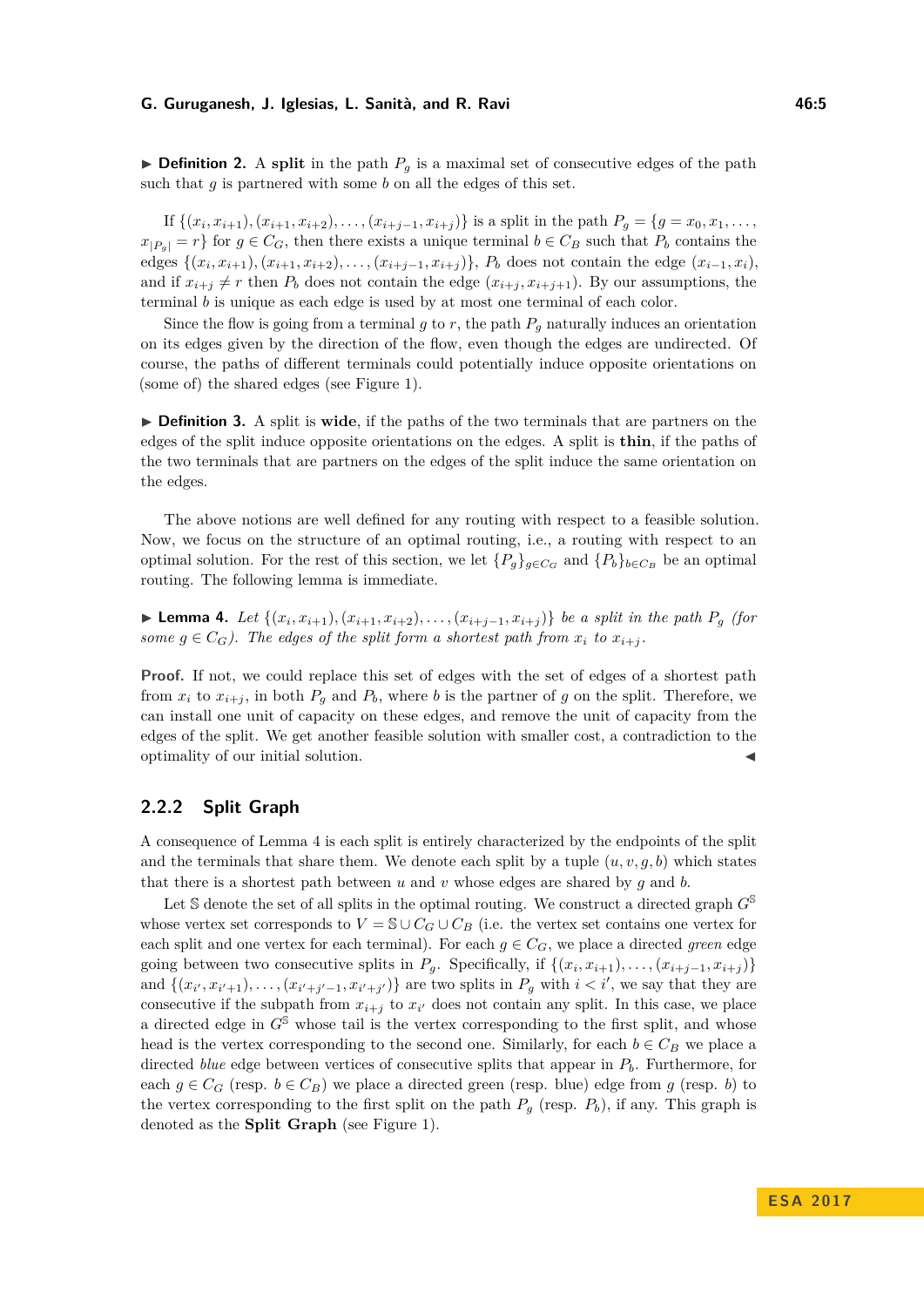<span id="page-5-0"></span>

**Figure 1** The above left graph (where each undirected edge is supposed to have unit capacity) shows an optimal routing for some f-SAND instance. Note that  $b_1$  and  $g_2$  (resp.  $b_2$  and  $g_1$ ) send flow to *r* going counterclockwise (resp. clockwise) on the edges of the cycle. The path  $P_{b_1}$  contains two splits: the first is wide  $(b_1$  is partnered with  $g_1$ ), the second is thin  $(b_1$  is partnered with  $g_2$ ). The graph on the right is the Split Graph for the optimal solution on the left. The pair of vertices  $g_1, b_1$  and the pair of vertices  $g_2, b_2$  constitute the fresh pairs.

Each split indicates that two terminals of different colors are sharing the capacity on a set of edges in an optimal routing. Hence, each split-vertex in  $G^{\mathbb{S}}$  has indegree 2 (in particular, one edge of each color). Furthermore, each split-vertex in  $G^{\mathbb{S}}$  has outdegree either 0 or 2; if it has two outgoing edges, one is green and one is blue. Similarly, each terminal has indegree 0, and outdegree 1 (as we assume that each terminal shares at least one edge).

## **2.2.3 Fresh Pairs**

We need one additional definition before proceeding to the algorithm.

**Definition 5.** An S-alternating sequence is a sequence of vertices of the Split Graph  $\{v, s_1, s_2, \ldots, s_h, w\}$  with  $h \geq 1$ , that satisfies the following:

- (i)  $(v, s_1)$  and  $(w, s_h)$  are directed edges in  $G^{\mathbb{S}}$  and  $v, w$  are terminals of different color.
- (ii) For all even  $i \geq 2$ ,  $(s_i, s_{i-1})$  and  $(s_i, s_{i+1})$  are both directed edges in  $G^{\mathcal{S}}$  with opposite colors.

We call the path obtained by taking the edges in (i) and (ii) an S**-alternating path**. We call  $(v, w)$  a **fresh pair** if they are the endpoints of an S-alternating path.

By definition, in an S-alternating sequence the vertices *s*1*, . . . , s<sup>h</sup>* are all split-vertices, and *h* is odd. We remark here that an S-alternating path is *not* a directed path. (See again Figure [1\)](#page-5-0).

<span id="page-5-1"></span>I **Lemma 6.** *We can find a set of edge-disjoint* S*-alternating paths in the Split Graph such that each terminal is the endpoint of exactly one path in this set.*

**Proof.** We construct the desired set as follows. For each vertex  $g \in C_G$ , there is a unique outgoing edge to a split vertex  $s \in \mathbb{S}$  (as we assume every terminal participates in a split). Since each split-vertex has indegree 2, *s* has another ingoing edge coming from a different vertex *w*. If  $w \in C_B$ , then  $(v, w)$  is a fresh pair and we have found an S-alternating sequence {*v, s, w*}. If *w* is a split-vertex, then it has another outgoing edge to a different split-vertex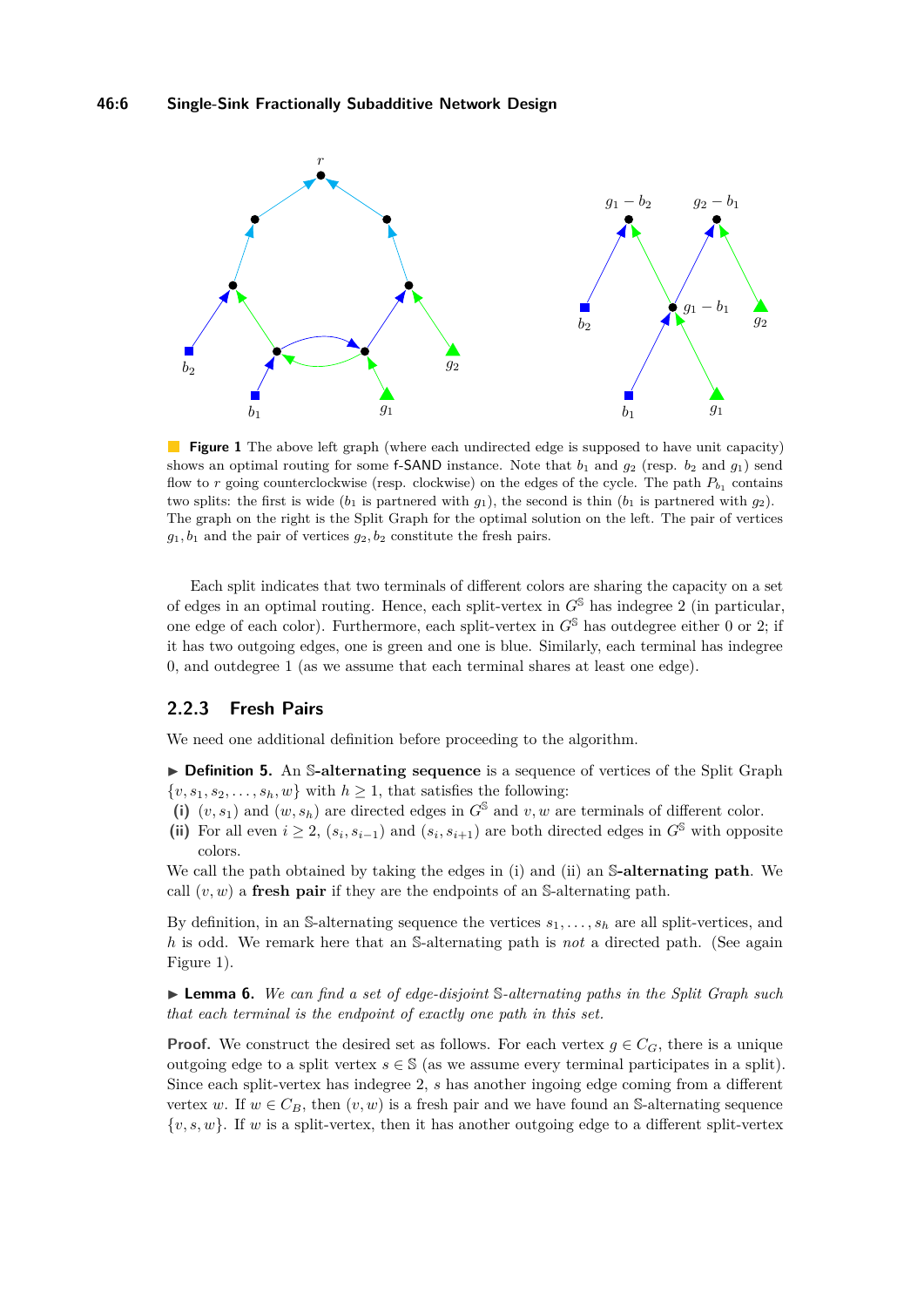#### **G. Guruganesh, J. Iglesias, L. Sanità, and R. Ravi 1998 18:18 18:18 18:18 18:18 18:18 18:18 18:18 18:18 18:18**

 $s'$ , which in its turn has another incoming edge from a different vertex  $w'$ . We continue to build an alternating sequence (and a corresponding alternating path) in this way until it terminates in a terminal. Since the path is of even length and the colors alternate, we can conclude that this will terminate in a terminal of opposite color. We remove the edges of this path from the Split Graph, and iterate the process. Each terminal will belong to exactly one S-alternating path, as it has outdegree exactly 1, and all the paths are edge-disjoint, proving the lemma.  $\blacktriangleleft$ 

# **2.3 The Algorithm**

We are now ready to present our *matching algorithm*. The algorithm has two steps. First, construct a complete bipartite graph  $H$  with the bipartitions  $C_G$  and  $C_B$ , where the weight on the edge  $(g, b) \in C_G \times C_B$  is equal to the cost of the Steiner tree in *G* connecting *g*, *b* and the root. Note that the graph  $H$  can be computed in polynomial time, since a Steiner tree on 3 vertices can be easily computed in polynomial time.

Second, find a minimum-weight perfect matching M in H, and for each edge  $(g, b) \in \mathcal{M}$ install (cumulatively) one unit of capacity on each edge of *G* that is in the Steiner tree associated to the edge  $(g, b) \in \mathcal{M}$ . The capacity installation output by this procedure is a feasible solution to f-SAND, and has total cost equal to the weight of M.

**Example 7.** *The matching algorithm is a*  $\frac{3}{2}$ -approximation algorithm.

**Proof.** First, we partition *OPT* into four parts; let  $w_b$  (and  $w_g$  respectively) be the cost of the edges which are used only by blue (green respectively) terminals in  $OPT$ , and let  $w_t$  $(w_d)$  be the cost of edges in thin (wide) splits in *OPT*. Thus,  $w(OPT) = w_b + w_d + w_t + w_d$ . By Lemma [6,](#page-5-1) we can extract from the Split Graph associated to  $OPT$  a set of S-alternating paths such that each terminal is contained in exactly one fresh pair. Consider the matching  $\mathcal{M}_1$  determined by the set of fresh pairs found by the aforementioned procedure. We will now bound the weight of  $\mathcal{M}_1$ .

## I **Claim 8.** *The weight of the matching formed by connecting the fresh pairs is at most*

$$
\frac{3}{2}\cdot w_b+\frac{3}{2}\cdot w_g+1\cdot w_t+3\cdot w_d.
$$

**Proof.** Let  $(q, b)$  be a fresh pair and  $(q, s_1, \ldots, s_h, b)$  be the corresponding S-alternating sequence. The edges of the associated S-alternating path naturally correspond to paths in *G* composed by non-shared edges (that connect either the endpoints of two different splits, or one terminal and one endpoint of a split). These paths together with the edges of the wide splits in the sequence, naturally yield a path  $P(b, g)$  in *G* connecting *g* and *b*.

If we do this for all fresh pairs, we obtain that the total cost of the paths  $P(b,g)$  is upper bounded by  $1 \cdot w_b + 1 \cdot w_q + 2 \cdot w_d$ . The reason for having a coefficient of 2 in front of *w<sup>d</sup>* is because the S-alternating paths of Lemma [6](#page-5-1) are edge-disjoint, but not necessarily vertex-disjoint: however, since each split-vertex has at most 4 edges incident into it, it can be part of at most 2 S-alternating paths.

Using the aforementioned connection, we can move all terminals in  $C_G$  to their partners in  $C_B$ . Subsequently, we connect them to the root using the  $P_b$  for all  $b \in C_B$ . This connection to the root will incur a cost of  $1 \cdot w_b + 1 \cdot w_d + 1 \cdot w_t$ . Combining this together, we get a total cost of  $2 \cdot w_b + 1 \cdot w_q + 1 \cdot w_t + 3 \cdot w_d$ . Analogously, if we connect the partners in  $C_G$  to the root using the the path  $P_g$  for all  $g \in C_G$ , we will incur a total cost of  $1 \cdot w_b + 2 \cdot w_g + 1 \cdot w_t + 3 \cdot w_d$ .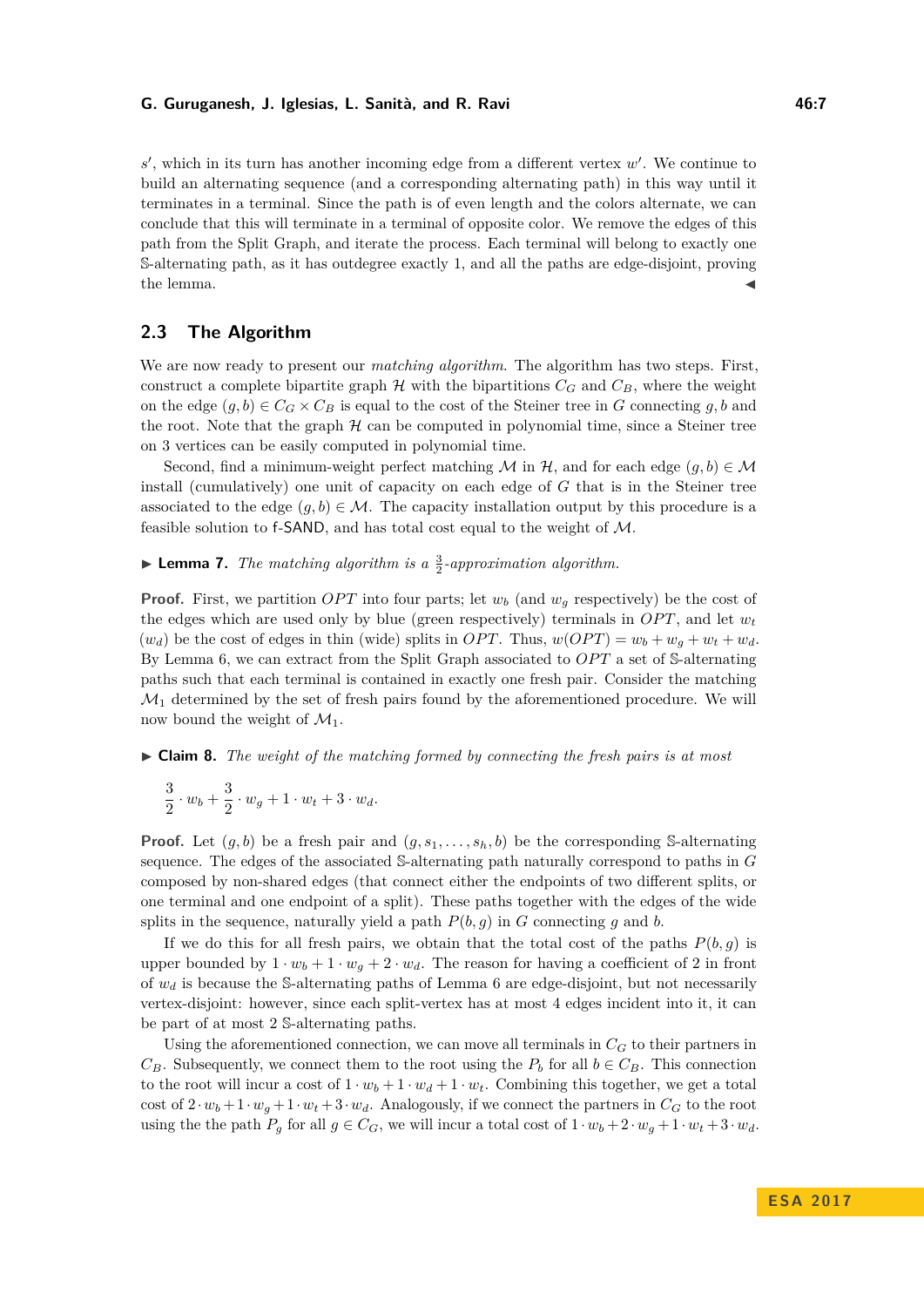#### **46:8 Single-Sink Fractionally Subadditive Network Design**

Since the sum of the cost of the Steiner trees connecting the fresh pairs to the root is no more than either of these two values, we can bound the weight of  $\mathcal{M}_1$  by their average:

$$
\frac{3}{2} \cdot w_b + \frac{3}{2} \cdot w_g + 1 \cdot w_t + 3 \cdot w_d.
$$

 $\blacktriangleright$  **Claim 9.** *There exists a matching in* H *of weight at most*  $1 \cdot w_b + 1 \cdot w_q + 2 \cdot w_t$ .

**Proof.** Consider the flow routed on the optimal paths by the set of all terminals  $C_G \cup C_B$ . We modify the flow (and the corresponding routing) as follows. Whenever two terminals traverse a wide-split, re-route the flows so as to not use the wide-split. This is always possible as the two terminals traverse these edges in opposite directions (by definition of wide splits). This re-routing ensures that all the edges of wide-splits are not used anymore in the resulting paths. However, thin-splits which contained terminals of different colors passing in the same direction, might now contain two terminals of the same color passing through the edges. This means that these edges will be used twice (or must have twice the capacity installed). All other edges do not need to have their capacity changed. Thus, the resulting flow can be associated with a feasible solution of cost at most  $1 \cdot w_b + 1 \cdot w_q + 2 \cdot w_t + 0 \cdot w_d$ . This flow corresponds to all vertices directly connecting to the root as any shared edge is counted twice. Hence, this is a bound on any matching in  $H$ .

The average weight of the above matchings is an upper-bound on the minimum weight of a matching in  $H$ . Hence, the weight of M is at most

$$
\frac{1}{2} \cdot \left( \frac{3}{2} \cdot w_b + \frac{3}{2} \cdot w_g + 1 \cdot w_t + 3 \cdot w_d \right) + \frac{1}{2} \cdot \left( 1 \cdot w_b + 1 \cdot w_g + 2 \cdot w_t + 0 \cdot w_d \right) \n\leq \frac{3}{2} \cdot \left( w_b + w_g + w_t + w_d \right)
$$

Therefore, the matching algorithm is  $\frac{3}{2}$ -approximation algorithm.

# **3 Hardness for two colors**

We prove that the SAND problem is NP-hard even with just two colors.

#### ▶ **Theorem 10.** *The SAND problem with* 2 *colors is NP-hard.*

**Proof.** We use a reduction from a variant of the Satisfiability (SAT) problem, where each variable can appear in at most 3 clauses, that is known to be NP-hard [\[22\]](#page-12-22). Formally, in a SAT instance we are given *m* clauses  $K_1, \ldots, K_m$ , and *p* variables  $x_1, \ldots, x_p$ . Each clause  $K_j$  is a disjunction of some *literals*, where a literal is either a variable  $x_i$  or its negation  $\bar{x}_i$ , for some *i* in  $1, \ldots, p$ . The goal is to find a truth assignment for the variables that satisfies all clauses, where a clause is satisfied if at least one of its literals takes value *true*. In the instances under consideration, each variable  $x_i$  appears in at most 3 clauses, either as a literal  $x_i$ , or as a literal  $\bar{x}_i$ . It is not difficult to see that, without loss of generality, we can assume that every variable appears in exactly 3 clauses. Furthermore, by possibly replacing all occurrences of  $x_j$  with  $\bar{x}_j$  and vice versa, we can assume that each variable  $x_i$  appears in exactly one clause in its negated form  $(\bar{x}_i)$ .

Given such a SAT instance, we define an instance of SAND as follows (see Fig. [2\)](#page-8-0). We construct a graph  $G = (V, E)$  by introducing one sink node r, one node  $k_i$  for each clause  $K_j$ , and 7 distinct nodes  $y_i^{\ell}$ ,  $(\ell = 1, \ldots, 7)$ , for each variable  $x_i$ . That is,

$$
V := \{r\} \cup \{k_1, \ldots, k_m\} \cup \left\{ \bigcup_{i=1}^p \{y_i^1, y_i^2, y_i^3, y_i^4, y_i^5, y_i^6, y_i^7\} \right\}
$$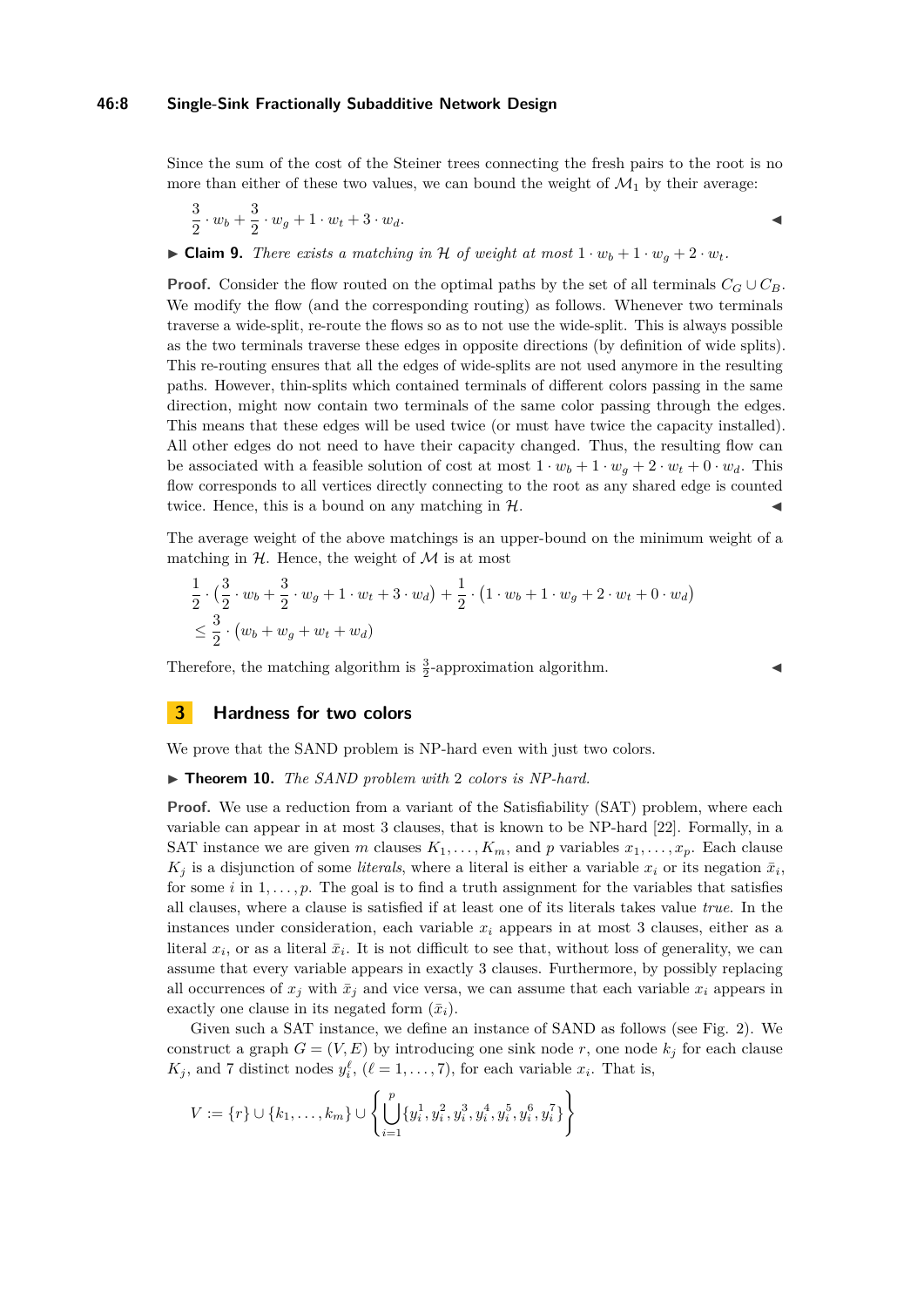#### <span id="page-8-0"></span>**G. Guruganesh, J. Iglesias, L. Sanità, and R. Ravi 46:9**



**Figure 2** The picture shows the subgraph introduced for every variable  $x_i$ . Bold edges have cost 2, solid edges have cost 1, and dashed edges have cost *M*. Black circles indicate nodes in *C*1, and grey circles indicate nodes in  $C_2$ . Nodes in  $C_1 \cap C_2$  are colored half-black and half-grey.

The set of edges *E* is the disjoint union of three different sets,  $E := E_1 \cup E_2 \cup E_3$ , where:

$$
E_1 := \bigcup_{i=1}^p \left\{ \bigcup_{\ell=1}^4 \{r, y_i^{2\ell-1}\} \right\}; \quad E_2 := \bigcup_{i=1}^p \left\{ \bigcup_{\ell=1}^6 \{y_i^{\ell}, y_i^{\ell+1}\} \right\}.
$$

To define the set  $E_3$ , we need to introduce some more notation. For a variable  $x_i$ , we let  $i_1$  and  $i_2$  be the two indices of the clauses containing the literal  $x_i$ , and we let  $i_3$  be the index of the clause containing the literal  $\bar{x}_i$ . We then have

$$
E_3 := \bigcup_{i=1}^p \left\{ \{y_i^2, k_{i_1}\}, \{y_i^4, k_{i_3}\}, \{y_i^6, k_{i_2}\} \right\}.
$$

We assign cost 2 to the edges in  $E_1$ , unit cost to the edges in  $E_2$ , and a big cost  $M >> 0$  to the edges of  $E_3$  $E_3$  (in particular,  $M > 2m + 8p$ ). Finally, we let the color classes<sup>3</sup> be defined as:

$$
C_1 := \{k_1, \ldots, k_m\} \cup \left\{ \bigcup_{i=1}^p \{y_i^1, y_i^5\} \right\}; \quad C_2 := \{k_1, \ldots, k_m\} \cup \left\{ \bigcup_{i=1}^p \{y_i^3, y_i^7\} \right\}.
$$

We claim that there exists an optimal solution to the SAND instance of cost at most  $(M+2)m+8p$  if and only if there is a truth assignment satisfying all clauses for the SAT instance.

## **3.1 Completeness**

First, let us assume that the SAT instance is satisfiable. For each clause  $K_j$ , we select one literal that is set to *true* in the truth assignment. We define the paths for our terminal nodes in  $C_1$  as follows. For each node  $y \in \bigcup_{i=1}^p \{y_i^1, y_i^5\}$ , we let the flow travel from *y* to *r* along the edge  $\{y, r\}$ . For each  $k_j$ , we let the flow travel to r on a path  $P_1^j$ , that we define based on the literal selected for  $K_j$ . Specifically, let  $x_i$  be the variable corresponding to the literal selected for the clause  $K_j$ . Then:

if  $K_j = K_{i_1}$ , we let  $P_1^j$  be the path with nodes  $\{k_j, y_i^2, y_i^3, r\}$ ,

- if  $K_j = K_{i_2}$ , we let  $P_1^j$  be the path with nodes  $\{k_j, y_i^6, y_i^7, r\}$ ,
- if  $K_j = K_{i_3}$ , we let  $P_1^j$  be the path with nodes  $\{k_j, y_i^4, y_i^3, r\}.$

<span id="page-8-1"></span><sup>&</sup>lt;sup>3</sup> We here have  $C_1 \cap C_2 \neq \emptyset$ . However, the reduction can be easily modified to prove hardness of instances where  $C_1 \cap C_2 = \emptyset$ , by simply adding for all *j* two nodes  $k_j^1, k_j^2$  adjacent to  $k_j$  with an edge of zero cost, and by letting  $k_j^1$  (resp.  $k_j^2$ ) be in  $C_1$  (resp.  $C_2$ ) instead of  $k_j$ .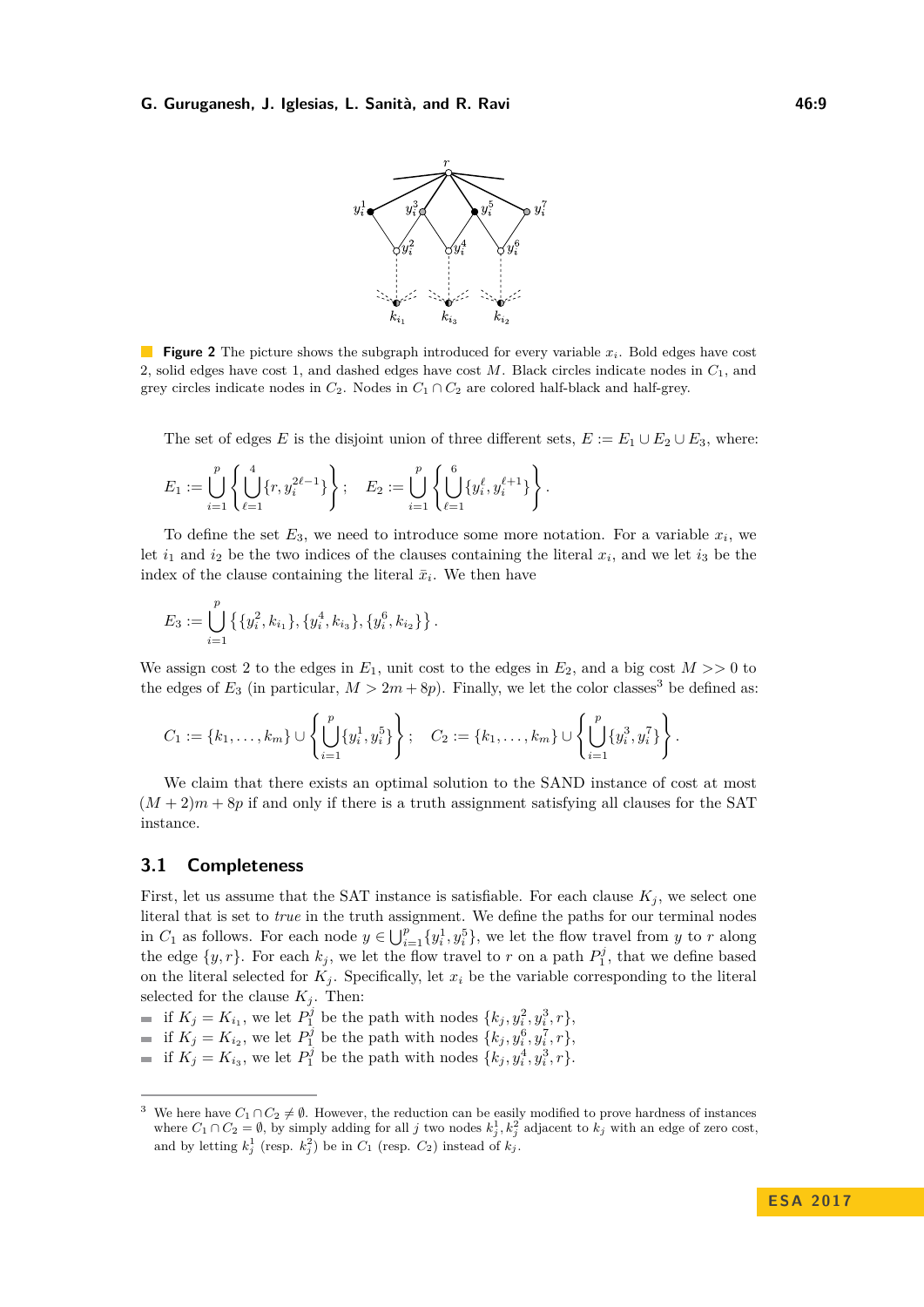We define the paths for our terminal nodes in  $C_2$  similarly. For each node  $y \in \bigcup_{i=1}^p \{y_i^3, y_i^7\}$ , we let the flow travel from *y* to *r* along the edge  $\{y, r\}$ . For each  $k_j$ , we let the flow travel to *r* on a path  $P_2^j$  defined as follows. Let  $x_i$  be the variable corresponding to the literal selected for the clause  $K_j$ . Then:

- if  $K_j = K_{i_1}$ , we let  $P_2^j$  be the path with nodes  $\{k_j, y_i^2, y_i^1, r\}$ ,
- if  $K_j = K_{i_2}$ , we let  $P_2^j$  be the path with nodes  $\{k_j, y_i^6, y_i^5, r\}$ ,
- if  $K_j = K_{i_3}$ , we let  $P_2^j$  be the path with nodes  $\{k_j, y_i^4, y_i^5, r\}$ .

Note that the paths of terminals belonging to the same color set do not share edges. In fact, by construction, the paths of two terminals in  $C_1$  could possibly share an edge only if for two distinct clauses  $K_j \neq K_{j'}$  we selected a literal corresponding to the same variable  $x_i$ , and we have  $K_j = K_{i_1}$  and  $K_{j'} = K_{i_3}$ , since in this case the paths  $P_1^j$  and  $P_1^{j'}$  would share the edge  $\{y_i^3, r\}$ . However, selecting  $x_i$  for  $K_{i_1}$  means  $x_i$  takes value *true* in the truth assignment, while selecting  $x_i$  for  $K_{i_3}$  means  $x_i$  takes value *false* in the truth assignment, which is clearly a contradiction. A similar observation applies to paths of terminals in  $C_2$ . It follows that installing one unit of capacity on every edge that appears in (at least) one selected path is enough to support the flow of both color sets. The total installation cost is exactly  $8p + (M + 2)m$ .

## **3.2 Soundness**

Suppose there is an optimal solution to the SAND instance of cost at most  $(M + 2)m + 8p$ . Let  $S$  denote such solution. Since the support of any feasible solution has to include at least one distinct edge of cost M for each node  $k_j$ , and  $M > 2m + 8p$ , it follows that S has exactly *m* edges of cost *M* in its support, each with one unit of capacity installed. Hence, if we denote by  $P_1^j$  (resp.  $P_2^j$ ) the path used by  $k_j$  to send flow to *r* with terminals in  $C_1$  (resp.  $C_2$ , we have the following fact.

**Fact 1.** For each  $j = 1, ..., m$ , the paths  $P_1^j$  and  $P_2^j$  from  $k_j$  to *r* share the first edge.

We use this insight to construct a truth assignment for the SAT variables. Specifically, let  $y_i^{\ell}$  be the endpoint of the first edge of  $P_1^j$  and  $P_2^j$ . We set  $x_i$  to *true* if  $y_i^{\ell} = y_i^2$  or if  $y_i^{\ell} = y_i^6$ , and we set  $x_i$  to *false* if  $y_i^{\ell} = y_i^4$ . We repeat this for all clauses  $j = 1, \ldots, m$ , and we assign an arbitrary truth value to all remaining variables, if any. In order to finish the proof, we have to show that this assignment is consistent for all  $i = 1, \ldots, p$ . To this aim, let us say that a variable  $x_i$  is *in conflict* if there is a node  $k_j$  sending flow to  $r$  on a path whose first edge has endpoint  $y_i^4$ , and there is node  $k_{j'} \neq k_j$  sending flow to *r* on a path whose first edge has endpoint  $y_i^2$  or  $y_i^6$ . Note that our assignment procedure is consistent and yields indeed a valid truth assignment if and only if there is no variable in conflict.

We now make a few claims on the structure of  $S$ , that will be useful to show that no variable can be in conflict. Next fact follows from basic flow theory.

**Fact 2.** Without loss of generality, we can assume that the flow sent from terminals in *C*<sup>1</sup> (resp.  $C_2$ ) to  $r$ , does not induce directed cycles.

► Claim 11. *Without loss of generality, we can assume that every terminal sends flow to r on a path that contains exactly one node*  $y \in \bigcup_{i=1}^{p} \{y_i^1, y_i^3, y_i^5, y_i^7\}$ .

We defer the proof of this claim which is central to the remaining proof to the end. Let  $G_i$  be the subgraph of *G* induced by the nodes  $\{r, y_i^1, \ldots, y_i^7\}$ , and let  $\chi_i$  be the total cost of the capacity that  $S$  installs on the subgraph  $G_i$ . Note that, by Fact 1, the cost of  $S$  is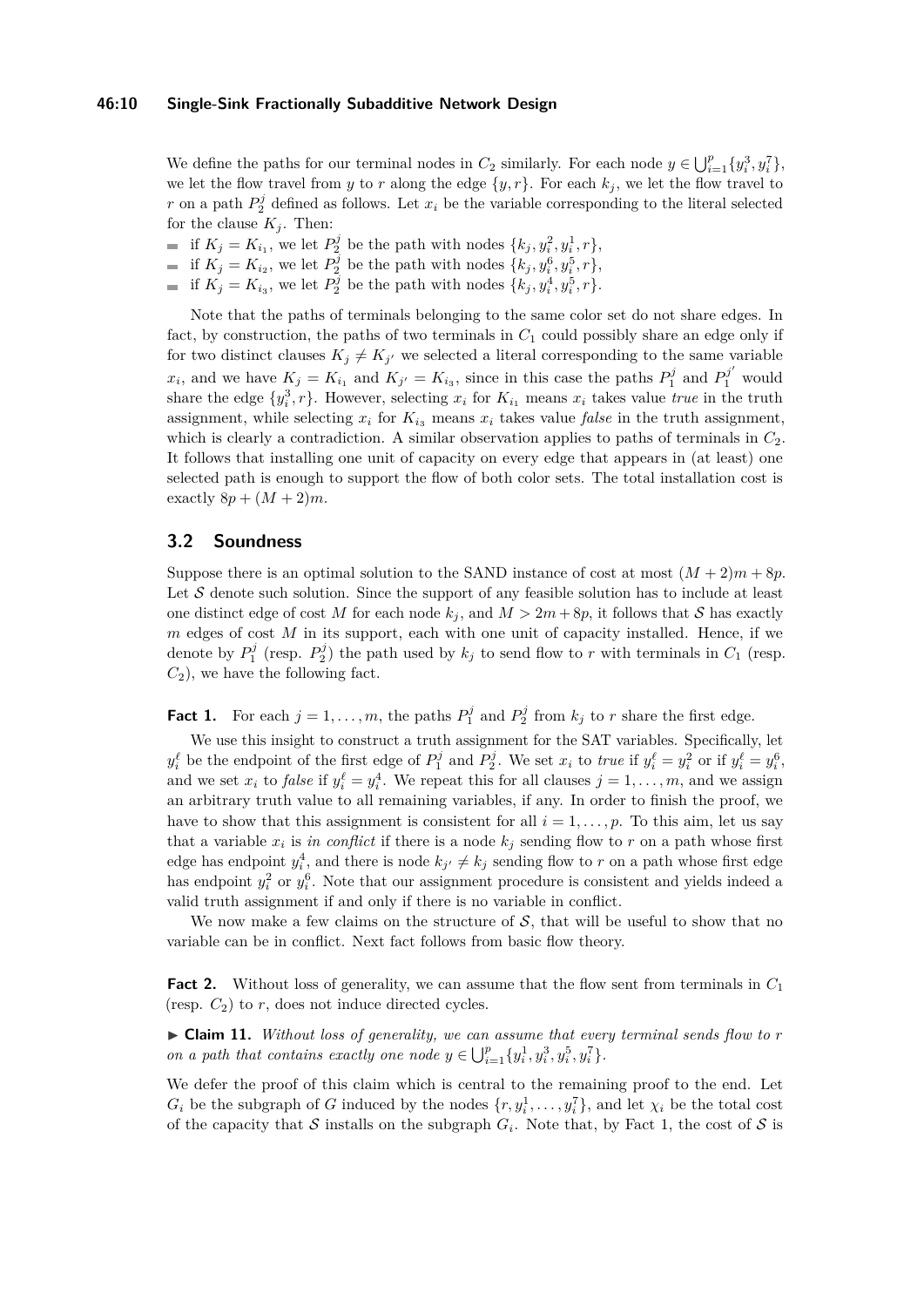#### **G. Guruganesh, J. Iglesias, L. Sanità, and R. Ravi 46:11** 16:11

 $m \cdot M + \sum_{i=1}^{m} \chi_i$ . We will use Claim 1 to give a bound on the value  $\chi_i$ . To this aim, let  $n_i$ be the number of nodes  $k_j$  whose path  $P_1^j$  contains edges of  $G_i$ . Note that  $0 \leq n_i \leq 3$ , and each  $k_j$  contributes to exactly one  $n_i$ , for some  $i = 1, \ldots, p$ .

<span id="page-10-0"></span>► **Claim 12.** *We have*  $\chi$ <sup>*i*</sup> ≥ 8 + 2*n*<sup>*i*</sup>, with the inequality being strict if the variable  $x$ <sup>*i*</sup> is in *conflict.*

Claim [12](#page-10-0) finishes our proof, since it implies that the cost of  $S$  is at least

$$
m \cdot M + \sum_{i=1}^{p} \chi_i \ge m \cdot M + \sum_{i=1}^{p} (8 + 2n_i) = m \cdot M + 8p + 2m,
$$

with the inequality being tight if and only if there is no variable in conflict.

<span id="page-10-3"></span><span id="page-10-2"></span><span id="page-10-1"></span>

## **4 Latency SAND**

By adapting a construction from [\[13\]](#page-12-13), there is a  $\Omega(\log n)$  gap between the tree and graph version of f-SAND. This naturally raises the question of approximating f-SAND when the solution must be restricted to different topologies. In this section, we consider the f-SAND when the output topology must be a path. Since this variant of f-SANDis not easy to solve on a tree, it is not clear how to solve it using tree metrics.

▶ **Definition 13.** In the *latency*-f-SAND problem, we are given an instance of f-SAND, but require the output to be a path with the root *r* as one of its endpoints. Our goal is output a minimum cost path, where the cost of an edge is  $w_e$ . (load on *e*). The load on an edge is the maximum number of nodes of one color it separates from the root.

We assume that the lengths are integers and polynomially bounded in the input and give a time-indexed length formulation for this problem. This linear programming formulation was introduced by Chakrabarty and Swamy [\[4\]](#page-12-11) for orienteering problems.

#### **The Linear Programming Formulation for Latency-**f**-**SAND**.**

min  $\sum$ *j,t*  $t \cdot x_{j,t}$  (LP<sup>b</sup><sub>1</sub>)  $(LP^b_{\mathcal{D}})$ 

s.t.

$$
\sum_{t} x_{j,t} \ge 1 \qquad \qquad \forall j \in [m] \tag{2}
$$

<span id="page-10-4"></span>
$$
\sum_{P \in \mathcal{P}_{b \cdot t}} z_{P,t} \le 1 \qquad \forall t \in [T]
$$
\n(3)

$$
\sum_{P \in \mathcal{P}_{b \cdot t} : j \in P} z_{P,t} \ge \sum_{t' \le t} x_{j,t'} \qquad \forall j \in [m], t \in [T]
$$
\n
$$
x, z \ge 0
$$
\n
$$
(4)
$$

We assume without loss of generality, that  $|C_i| = m$  for all  $i \in [k]$ .  $\mathcal{P}_t$  denotes the set of paths of weight at most *t* starting from the root. Since the lengths are polynomially bounded, we can contain a variable for each possible length (we denote *T* to be the maximum possible length). We use  $j \in P_t$  to indicate that the path  $P_t$  contains  $j$  terminals of each color. The variable  $x_{j,t}$  indicates that we have seen *j* terminals of each color by time *t* and  $z_{P,t}$  indicates that we use path *P* to visit the terminals at time *t*.

▶ **Lemma 14.** *The linear program*  $LP^b_{\mathcal{P}}$  *is a relaxation of Latency-f-SANDfor*  $b \ge 1$ *.*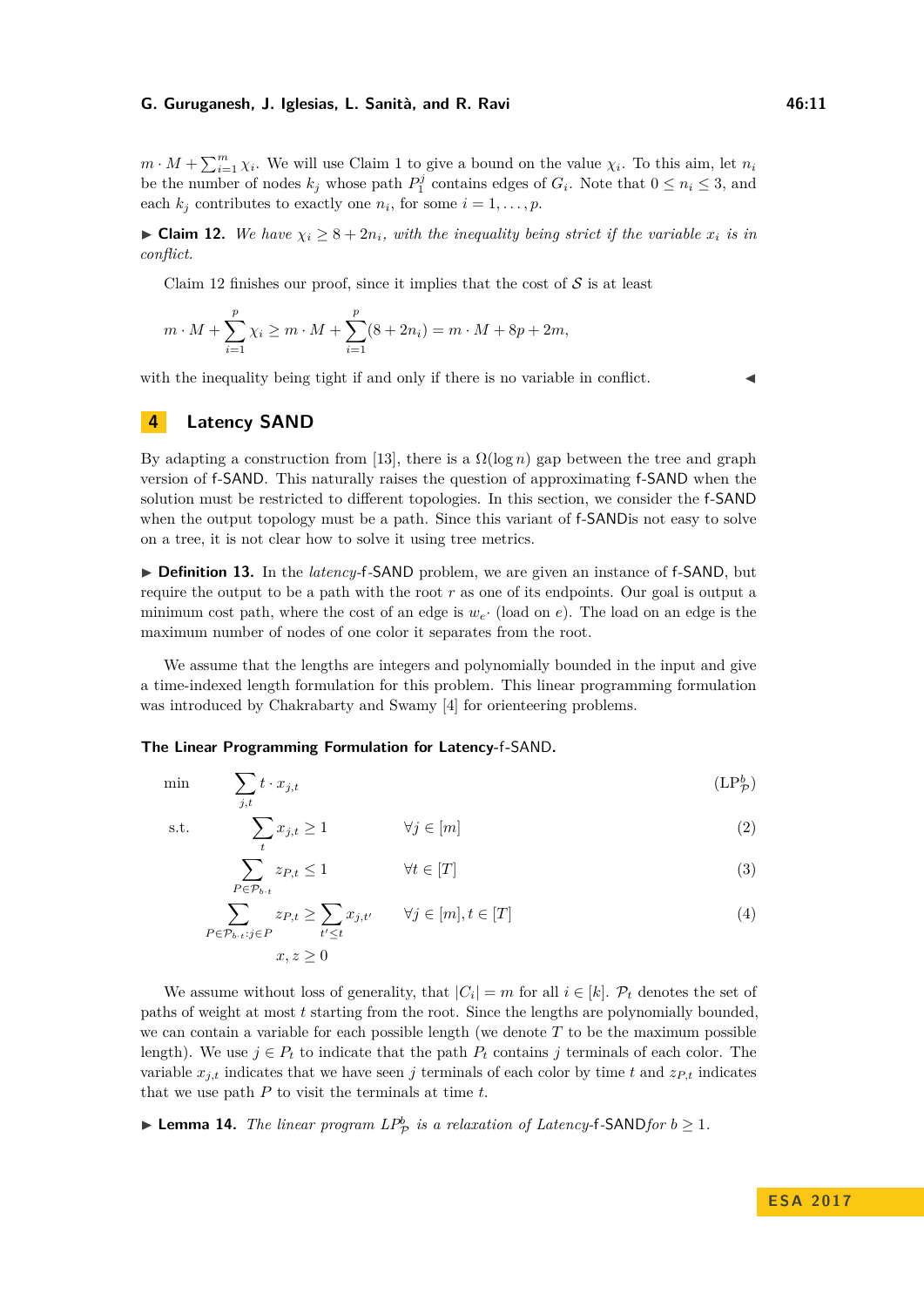#### **46:12 Single-Sink Fractionally Subadditive Network Design**

**Proof.** We show that the contraints and objective are valid for any feasible solution to Latency-f-SAND.

- Constraint [2](#page-10-2) ensures that *j* terminals of each color are covered at some given time period, ÷. for every  $j \in [m]$ .
- Constraint [3](#page-10-3) ensures that only one path is (fractionally) picked for each time period *t*.  $\sim$
- Constraint [4](#page-10-4) indicates that we must have picked a path *P* that covers *j* terminals by time *t* if  $\sum_{t' \leq t} x_{j,t'} = 1$ .
- The objective function correctly captures the cost of the path. For an integer solution,  $x_{i,t} = 1$  indicates that time *t* is the first time *j* terminals of each color are present in the path. Thus the objective counts the prefix length  $t^1$  corresponding to where  $x_{1,t^1} = 1$  in all *m* of the terms, the next prefix of length  $t^2 - t^1$  in  $m - 1$  of them and so on. This accurately accounts for the loads in these segments of the path according to the objective function in f-SAND. Finally,  $b > 1$  only allows the paths to be of lengths longer by a factor of  $b$  so keeps the optimal solution feasible.

First, we can relax the above LP by replacing  $\mathcal{P}_t$  with  $\mathcal{T}_t$  which is the set of all trees of size at most *t*. This is a relaxation as  $\mathcal{P}_t \subseteq \mathcal{T}_t$ . Lemma [15,](#page-11-0) shows that we can round  $\text{LP}_\mathcal{T}^b$  to get a *O*(*b*) approximation to latency-f-SAND.

<span id="page-11-0"></span>**Lemma 15.** *Given a fractional solution*  $(x, z)$  *to*  $LP^b_\mathcal{T}$ *, we can round it to a solution to latency*-f-SAND *with cost at most*  $O(b)$  *times the cost of*  $LP^b_\mathcal{T}$ *.* 

We defer the proof to the full version [\[18\]](#page-12-12) due to space constraints but briefly sketch the argument. Roughly, we sample the trees at geometric intervals and "eulerify" them to produce a solution whose cost is not too much larger than the LP-objective.

Despite, being able to round the LP, we cannot hope to solve it effeciently due to the exponential number of variables in the primal. We will use the dual to obtain a solution to a relaxed version of the primal.

$$
\max \sum_{j} \alpha_j - \sum_{t} \beta_t \tag{Dualp}^b
$$

s.t. 
$$
\alpha_j \leq t + \sum_{t' \geq t} \theta_{j,t'} \qquad \forall j, t
$$
 (5)

$$
\sum_{j \in P} \theta_{j,t} \le \beta_t \qquad \qquad \forall t, P \in \mathcal{P}_{bt} \tag{6}
$$

<span id="page-11-2"></span>
$$
\alpha, \beta, \theta \ge 0. \tag{7}
$$

Following [\[4\]](#page-12-11) it is suffient that an "approximate separation oracle" in the sense of Lemma [16](#page-11-1) is sufficient to compute an optimal solution to  $LP^b_\mathcal{T}$ .

<span id="page-11-1"></span>**Lemma 16.** *Given a solution*  $(\alpha, \beta, \theta)$ *, we can show that either*  $(\alpha, \beta, \theta)$  *is a solution to Dual*<sup>*t*</sup><sub>*T*</sub> *or find a* violated inequality for  $(\alpha, \beta, \theta)$  for  $Dua^b$ <sub>*T*</sub> for  $b = O(\log^2 k \log n)$ *.* 

Once again, we defer the proof to the full version [\[18\]](#page-12-12), but sketch the argument. To efficiently separate, we observe that constraint [6](#page-11-2) can be recast as a covering Steiner tree problem. Using approximation algorithms for this problem, we find a violated inequality for a (stronger) constraint. This results in the "approximate separation oracle".

**Theorem 17.** *There exists a*  $O(\log^2 k \log n)$  *approximation to the Latency-SAND problem.* 

**Proof.** Combining Lemma 3.2 of [\[4\]](#page-12-11) with Lemma [16,](#page-11-1) we can now compute an  $\epsilon$ -additive optimal solution to  $LP^b_\mathcal{T}$  for  $b = O(\log^2 k \log n)$ . Using Lemma [15,](#page-11-0) we then achieve an  $O(b)$ approximation for our problem.